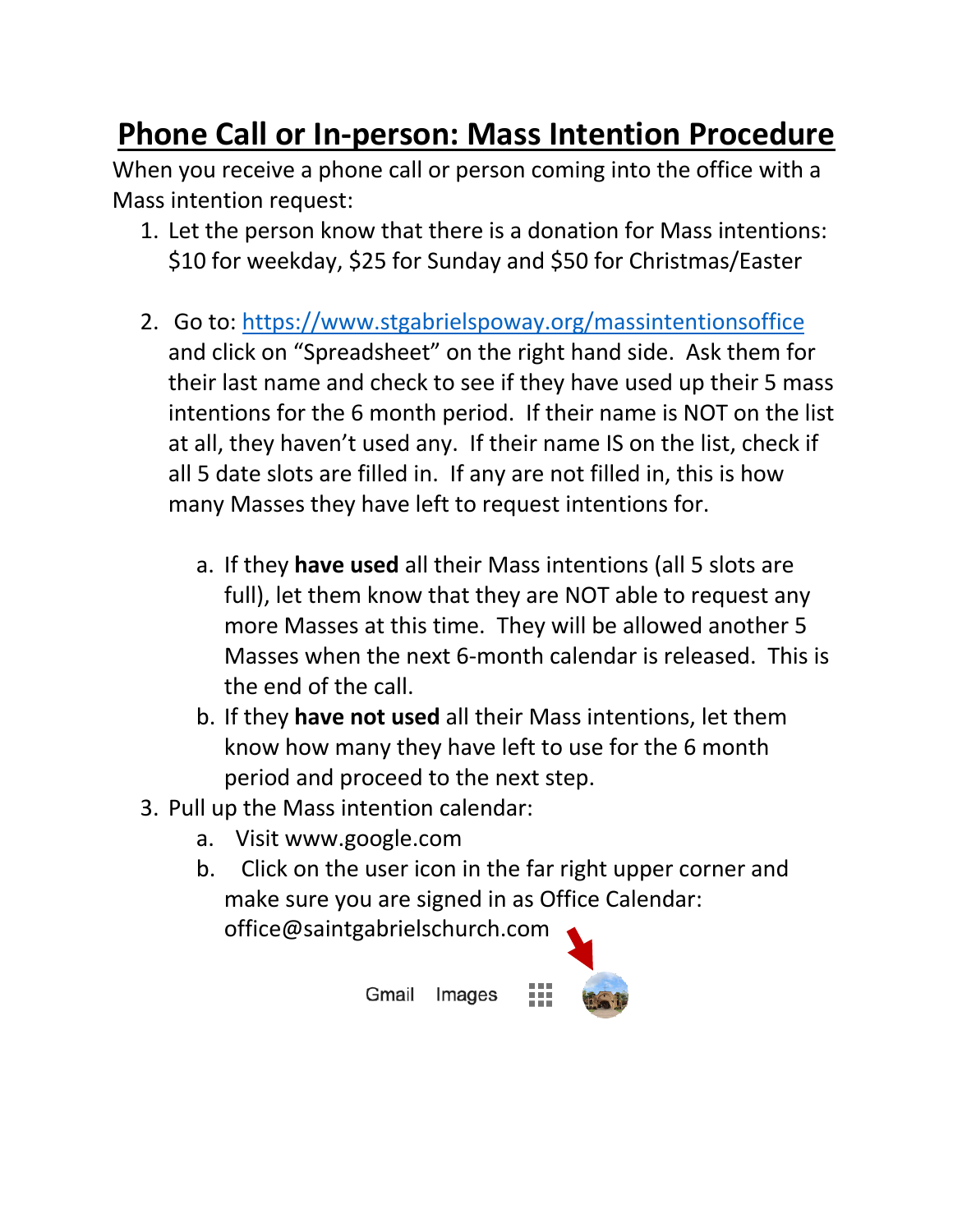c. Click on the box of dots in the upper right corner right next to the user icon and find the Calendar app.



4. Select "Mass Intentions" on the far right side of the screen as the calendar you want to view (un-select the rest of the calendars so it is not confusing when you are viewing it).

| My calendars<br>ᄉ         |
|---------------------------|
| xxDO NOT USExx            |
| <b>Mass Intentions</b>    |
| Reminders                 |
| Tasks                     |
| Other calendars<br>ㅅ      |
| Holidays in United States |
| St. Gabriels              |
|                           |

5. Ask the person for the date they would like to request for their Mass intention. If they want multiple dates, check one date at a time. Check the calendar to see if the date they are requesting is available. If a date is available, the Mass will appear on the calendar, but no name will be in the title. If there is a name in the title, that mass is already taken.

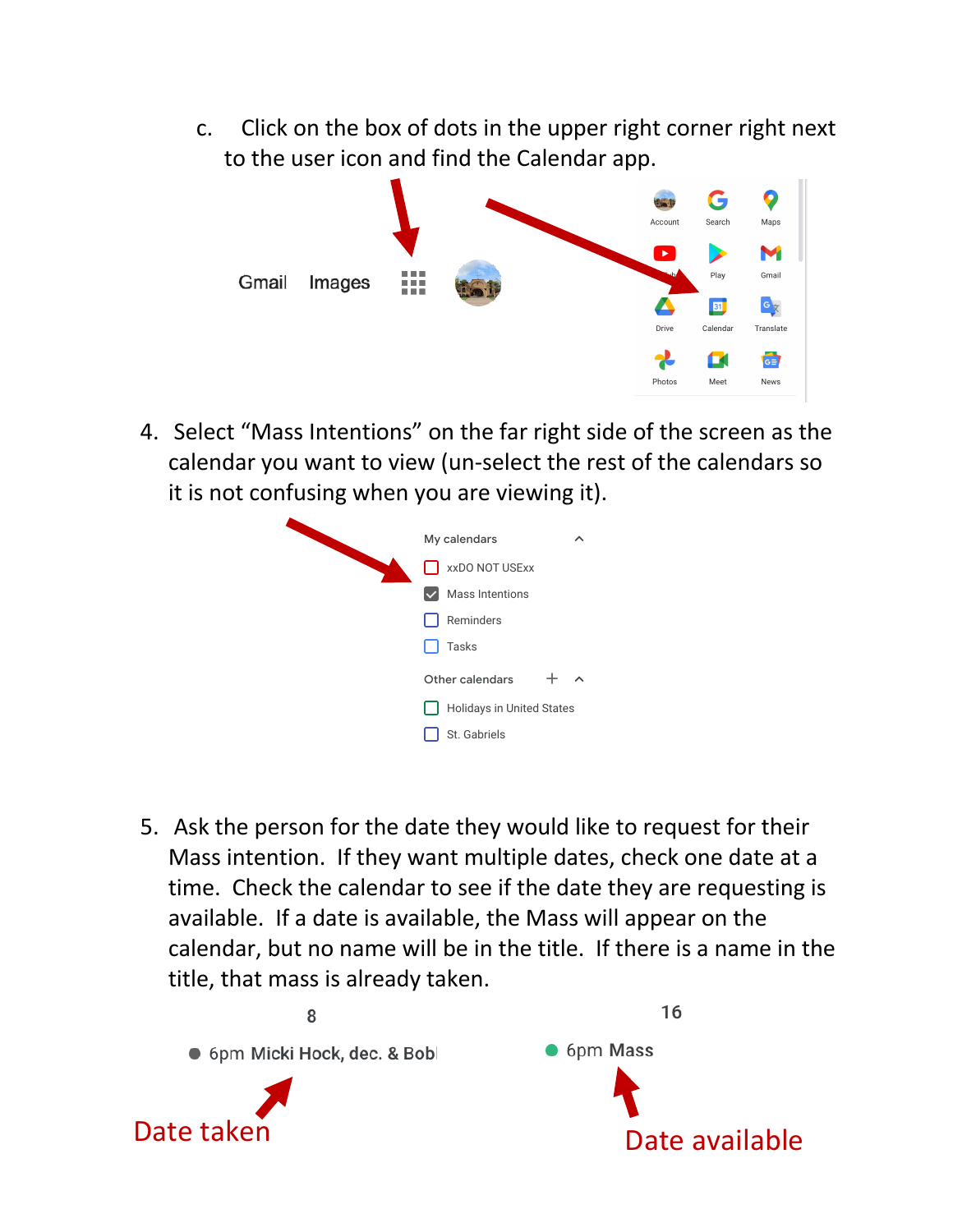- 6. If the date **IS NOT** available, ask the person if there is another date they would prefer. Soonest available is always an option.
- 7. If the date **IS AVAILABLE** confirm that you have the correct date and Mass. Double click on that Mass to edit it. Replace the word "Mass" with the name of the intention they are requesting for that day. Make sure to ask if the intention is for someone living or deceased and indicate that on the title. Under "add description" put the full name and phone number of the person requesting the Mass.
	- a. **If they are paying immediately (whether in person or on the phone)** go ahead and take their payment, and save the calendar edit so the Mass is in the name of their loved one. You can always go back and check to make sure that when you look at that date on the calendar, you see their loved one's name on that date.
	- b. **If they are NOT paying immediately** click on "Default visibility" and mark the event as "private". This will ensure that they are not able to see the Mass intention on the public calendar on the website until they pay the full amount. Next to the name of the intention, add the date 5 business days from now (that is the date the request will expire if they do NOT pay ever).